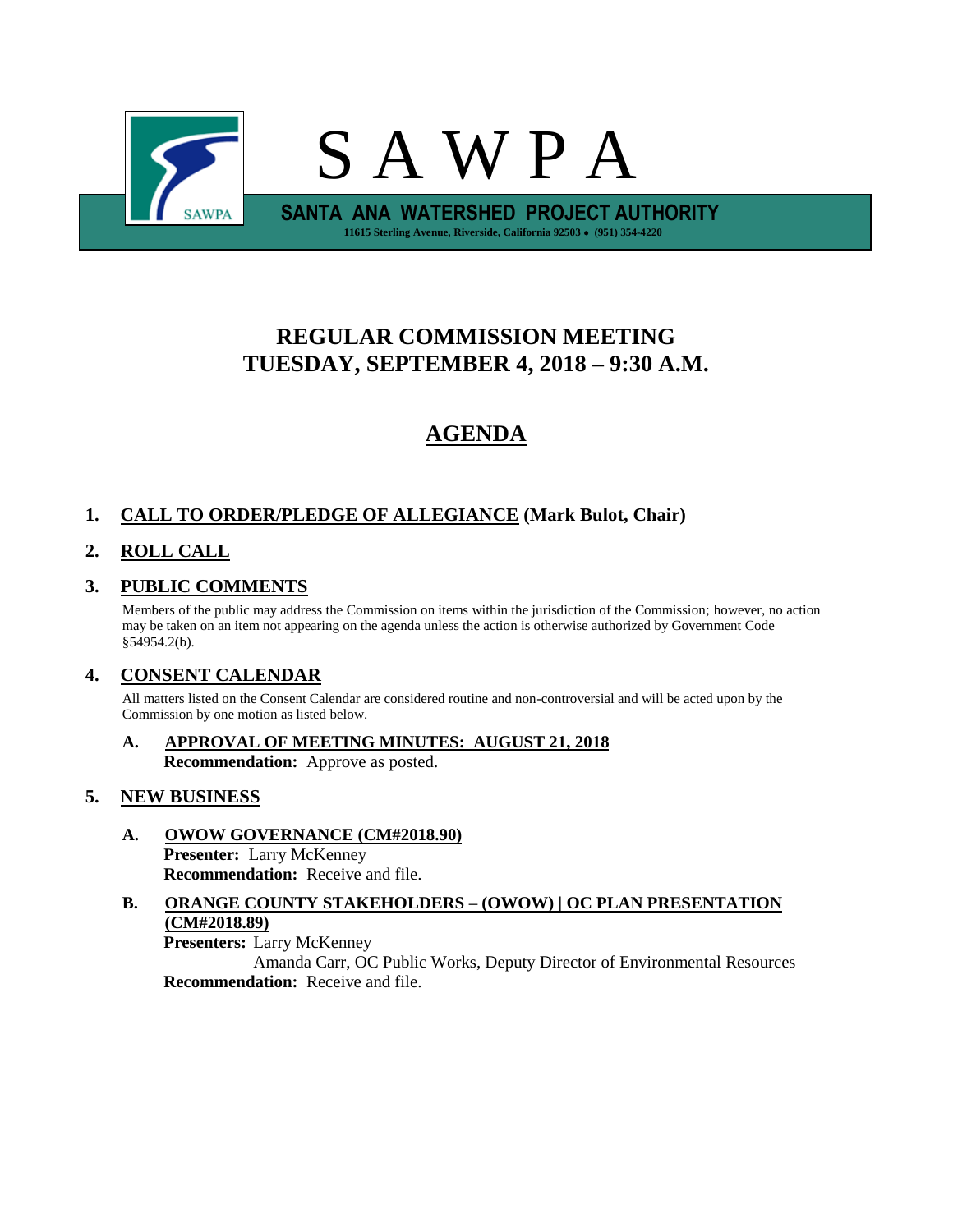#### **C. REQUEST FOR PROPOSALS (RFP) FOR STATE ADVOCACY AND LOBBYING SERVICES (CM#2018.91)**

#### **Presenter:** Larry McKenney

**Recommendation:** Authorize the issuance of a Request for Proposals (RFP) for advocacy and lobbying services in Sacramento for the next three (3) years.

#### **D. PROPOSED JPA AMENDMENTS AND NEW PROJECT AGREEMENT 24 (CM#2018.92)**

#### **Presenter:** Rich Haller

**Recommendation:** (1) Receive information on the proposed Joint Powers Agreement (JPA) Amendments, the Project Agreement 24, and provided comments from the Western Municipal Water District Board workshop; (2) consider approval of proposed JPA Amendments and Project Agreement 24 and/or provide direction to staff regarding further revisions; and, (3) receive and file a status update on staff preparation of two additional Project Agreements concerning OWOW and Task Forces.

#### **6. INFORMATIONAL REPORTS**

**Recommendation:** Receive for information.

- **A. CHAIR'S COMMENTS/REPORT**
- **B. COMMISSIONERS' COMMENTS**

### **C. COMMISSIONERS' REQUEST FOR FUTURE AGENDA ITEMS**

#### **7. CLOSED SESSION**

#### **A. CONFERENCE WITH LEGAL COUNSEL – EXISTING LITIGATION PURSUANT TO GOVERNMENT CODE SECTION 54956.9(d)(1)**

Name of Case: Spiniello Companies v. Charles King Company, Inc., Santa Ana Watershed Project Authority, The Ohio Casualty Insurance Company (Superior Court of Los Angeles BC616589)

#### **8. ADJOURNMENT**

Americans with Disabilities Act: If you require any special disability related accommodations to participate in this meeting, please call (951) 354-4230 or email kberry@sawpa.org. Notification at least 48 hours prior to the meeting will enable staff to make reasonable arrangements to ensure accessibility for this meeting. Requests should specify the nature of the disability and the type of accommodation requested.

Materials related to an item on this agenda submitted to the Commission after distribution of the agenda packet are available for public inspection during normal business hours at the SAWPA office, 11615 Sterling Avenue, Riverside, and available a[t www.sawpa.org,](http://www.sawpa.org/) subject to staff's ability to post documents prior to the meeting.

#### **Declaration of Posting**

I, Kelly Berry, Clerk of the Board of the Santa Ana Watershed Project Authority declare that on Wednesday, August 29, 2018, a copy of this agenda has been uploaded to the SAWPA website at [www.sawpa.org](http://www.sawpa.org/) and posted at the SAWPA office, 11615 Sterling Avenue, Riverside, California.

/s/

\_\_\_\_\_\_\_\_\_\_\_\_\_\_\_\_\_\_\_\_\_\_\_\_\_\_\_\_\_\_\_\_\_\_\_\_\_\_\_ Kelly Berry, CMC